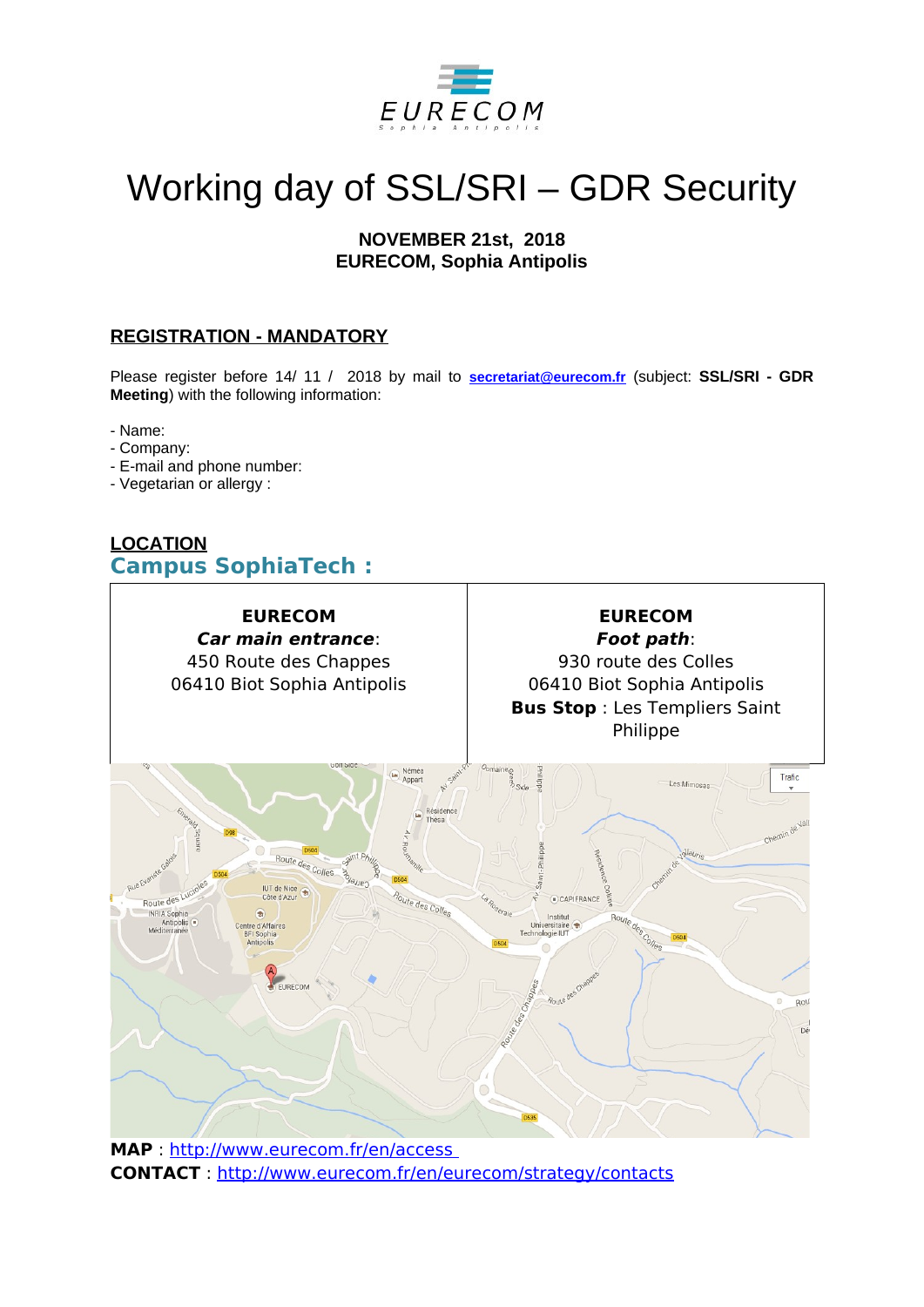**EURECOM** *Car main entrance*: 450 Route des Chappes 06410 Biot Sophia Antipolis

#### *Foot path* :

930 route des Colles 06410 Biot Sophia Antipolis **Bus Stop** : Les Templiers Saint Philippe

Usually, we recommend that people rent a car at Nice airport as public transportation is not very good in the area, especially at night.

#### **By car**:

From the **highway A8** take the exit 44 "Antibes"

#### **By train**:

The nearest station is Antibes. Buses run regularly to Sophia during the day. But taxis from the train station have to be booked in advance. See the list of taxis hereunder.

#### **From the airport**

#### $\rightarrow$  By bus:

- The **[Sophia Express](http://www.cg06.fr/transport/lignes-tam/230.pdf) (bus number 230)** is a direct bus which runs from the Nice/airport to Sophia Antipolis. You must stop at "**Les Templiers"** bus station (in Saint Philippe area), 5 mn walking from EURECOM.
- Please contact [secretariat@eurecom.fr](mailto:secretariat@eurecom.fr) for more information.

## **→** By taxi:

The fare is at least 50  $\epsilon$  in each direction (special EURECOM rate). You can contact the following companies and ask for EURECOM special rate. The trip will be charged directly to you and you can pay by credit card directly to the driver.

| <b>Nardin Daniel taxi</b> | Tel: 0033 6 7269 2990. | daniel.nardin@yahoo.fr  |
|---------------------------|------------------------|-------------------------|
| <b>Biomotion Company</b>  | Tel: 0033 4 9317 5789  | http://www.biomotion.fr |

#### **HOTEL INFORMATION**

# Sophia Antipolis

#### IBIS Hotel

502 Rue Albert Caquot 06560 Valbonne Sophia Antipolis Tel : +33 (0)4 93 65 30 60 <http://www.ibishotel.com/fr/hotel-0711-ibis-antibes-sophia-antipolis/index.shtml>

Ask for the EURECOM special rate: Rates for a single room - breakfast included: 94  $\epsilon$ This hotel is located at 15 minutes walking distance from EURECOM or direct bus from hotel (Stop CAQUOT) to EURECOM (Stop Les Templiers)

#### Gloden Tulip Hotel

120 Route des Macarons 06560 VALBONNE Tel: +33 (0)4 93 33 73 93 <http://www.goldentulipsophiaantipolis.com/fr>